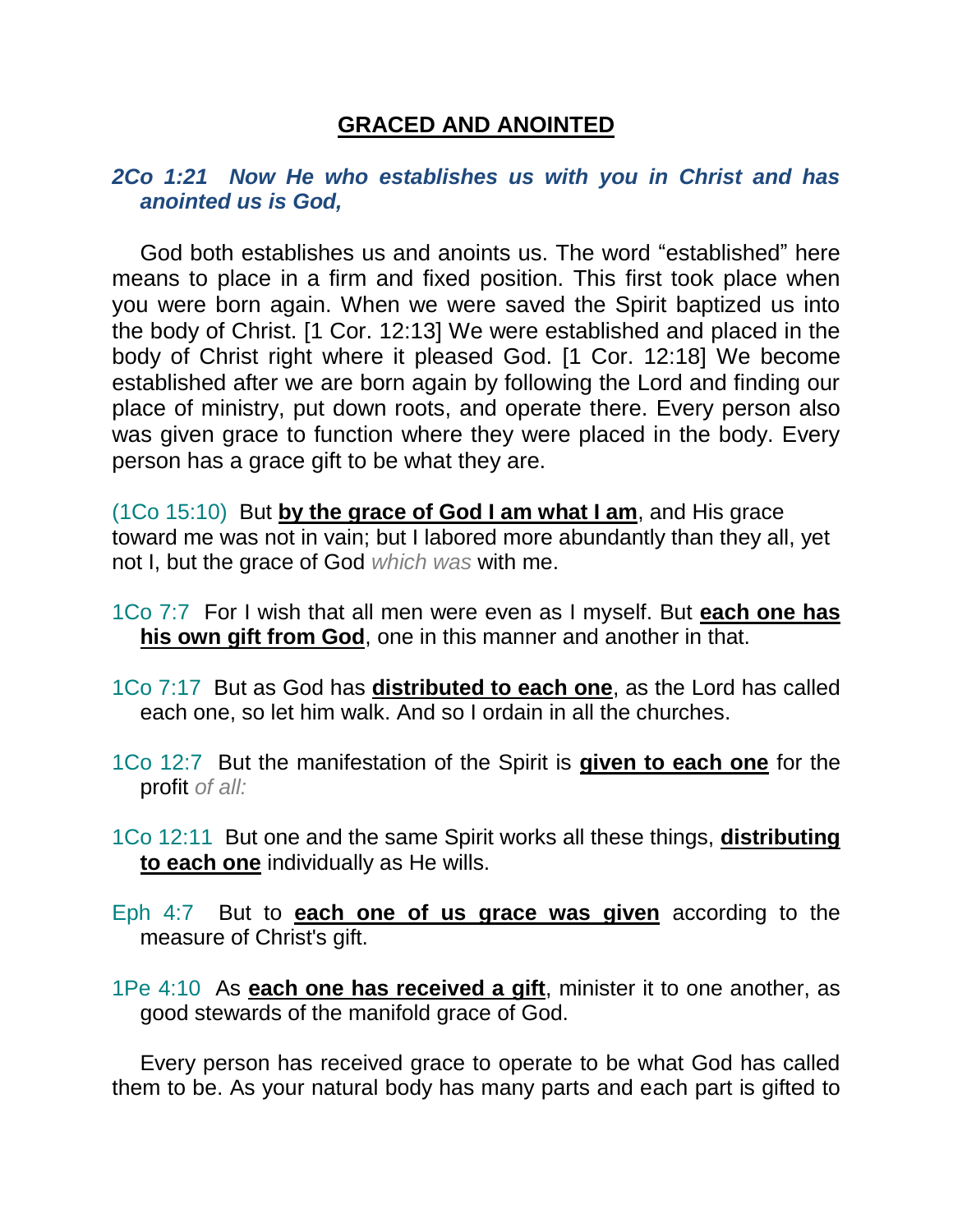operate as that part, so it is with the body of Christ. You have been gifted and graced to do what you were called to do. We were graced. The word grace not only means unmerited favor, but also unmerited ability. You have been given supernatural ability to function somewhere in the body of Christ doing a certain thing. There are **five equipping offices** in the body of Christ- Apostle, Prophet, Evangelist, Pastor/Teacher. These are called to equip the body of Christ to do the work of the ministry. [Eph. 4:11-12] There are also **seven body offices** in which those not in the five fold equipping offices all are divided into. They are prophecy [not Prophet], serving [helps], exhortation, teaching [not Teacher], giving, administration [leading], and mercy. Together the equipping offices and the body offices add up to **twelve offices**. The number twelve in the Bible stands for divine government. Christ governs and works through the body of Christ through these twelve offices. You are graced to operate in one of these twelve offices. Your received spiritual grace(s) once you were born again or later in your walk with Christ. Not only are there spiritual graces, but God has given each human natural grace(s) that were given to them at birth. They are gifts or natural talents. What you are graced to do you do with little effort. It comes easily and you can do that thing you are graced to do well. So many Christians have not discovered their grace or are not walking in it. Your grace or gift is connected with the place God has called you to. Too many people are trying to be something they are not and they are frustrated. Many are seeking money and not their place of grace. Let me tell you that money will follow you when you find your place of grace and operate there. So each person has a grace from God to serve Him. This grace is given to each person and they are a steward over that gift. [1 Peter 4:10] They can use it for God or for themselves. **We must not just operate in our grace but we must also be anointed for our ministry.** There is a difference between being gifted [graced] and being anointed. We can be graced by God in a certain area and not be anointed. Let me give you an example

A pastor of a church ends his sermon and starts the altar call. Now as he is doing the altar call a person stands up, interrupts the pastor, and starts giving a message in tongues. The Lord has given this person the divine ability [grace] to speak in tongues. They could not do this in their natural self or own ability. However, how and when they are using this gift is wrong. The Spirit will not lead someone to give a message in tongues and be leading the pastor to give an altar call at the same time. The person is clearly not **anointed** in this situation even though they are graced. When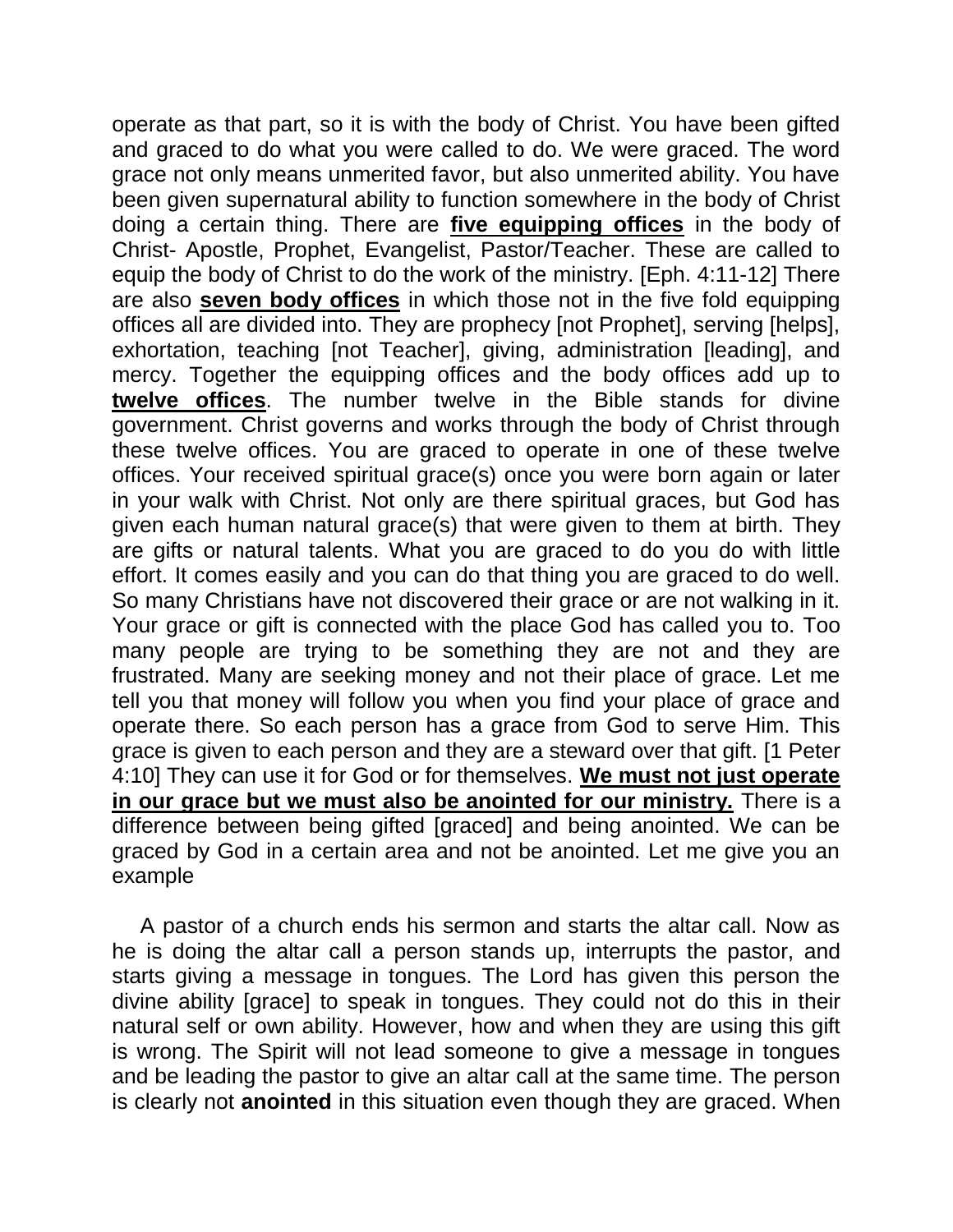the anointing is on something there will be blessing, uplifting, and edification of others.

Another example is a pastor who is gifted to teach. However, the pastor decides to teach something he wants to teach and does not seek the Lord is what He wants him to minister on. That pastor can operate in his grace [teaching] and not be anointed because it is not the message the Lord wants for that specific time, people, or place.

**What is needed is that we operate in our grace and be anointed in doing it.** When these two are combined great power and blessing is released to those around us. You can be graced and not anointed, but God also will not provide His anointing where He has not graced you. If you are not a pastor, you will not have the grace [gift] to pastor. You can ask God for His anointing to pastor, but He will not, because you are not graced or called to pastor.

Both problems are found rampant in the body of Christ. There are many that are trying to operate in a place they are not graced for. They seek for the anointing to do what they want but are not anointed. There are also many graced to operate in their place but they are not anointed. They are trying to operate in the gift without seeking the Lord's touch and direction upon it. How do you receive anointing upon your grace [gift]? Again the grace gift is for the individual to steward. They can use it for God or for themselves. You will only receive anointing upon your gift when you submit your gift back unto God. You must first submit yourself to God. By worship and spending time before God we submit our self to Him and we receive anointing from His presence. The anointing is the presence of the Lord. Those who are greatly anointed spend significant time in the presence of God by prayer and meditation of the Word. Our gift becomes anointed when we submit our gift to God and ask Him for specific direction in the use of that gift and His empowerment in its use. When we do this we will see significant fruit from our ministry. Many that are gifted trust in the gift and not in the Lord. They do not spend time in prayer over how, when, and where to use their gift. Therefore they are gifted but not anointed. Paul was called and gifted to be an evangelist but he submitted that gift to God. On Paul's second missionary journey Paul was about to preach in Asia, but the Spirit said no. He wanted to go to Bithynia, but the Spirit said no. [Acts 16:6-7] He could have went anyway and operated in his gift, but he would have not been anointed to do it. He would be out of the will of God, even though he was gifted to do it. If Paul went any way the people who acted